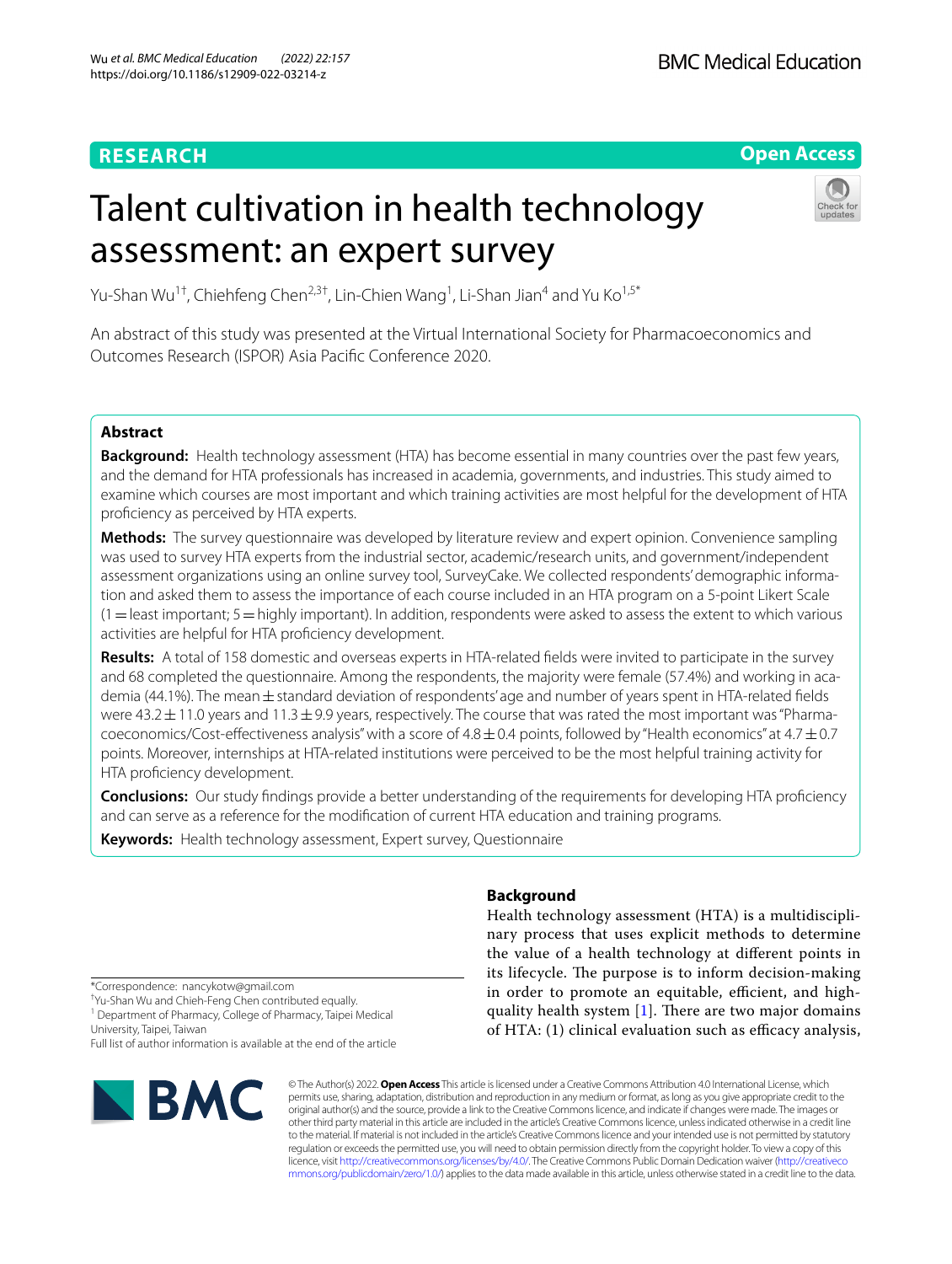and (2) economic evaluation such as cost-efectiveness analysis and budget impact analysis. The primary objective of HTA is to inform policy decision making [[2](#page-5-1)]. Policymakers can use HTA results to better understand the value of a health technology, deal with its uncertainties, manage its opportunities and challenges, and make appropriate resource allocation. In Taiwan, the main HTA executor is the HTA Division within the Center for Drug Evaluation (CDE), Taiwan [[3\]](#page-5-2), which was established on Apr 1, 2008, and is funded by the Ministry of Health and Welfare. The HTA Division's mission is to establish a transparent, evidence-based health technology assessment system in Taiwan, and its HTA analysis results have been used to assist decisionmaking related to new drugs' reimbursement coverage by the National Health Insurance [[4](#page-5-3)].

Despite HTA's increasing global importance over the years [\[5](#page-5-4), [6\]](#page-5-5), no school had yet established a graduate or credit-certifcate program to cultivate talent for domestic HTA needs in Taiwan until 2017. To respond to the increasing demand for HTA proficiency and with the sponsorship of the CDE, Taiwan, the Health Technology Assessment Credit-Certifcate Program (hereinafter referred to as "the HTA program") was frst established at Taipei Medical University (TMU) in 2017. The program integrated university HTA-related courses to cultivate HTA profciency and promote HTA-related research [\[7](#page-5-6)]. All registered TMU undergraduate and graduate students were eligible to apply for the HTA program, and the applicants could obtain a certifcate upon successful completion of 16 required credit units, or about 8 courses. The required credits include 4 credits for the Basic Module, 6 credits for the Core Module, and 6 credits for the Application Module. The Basic Module consists of two mandatory courses: biostatistics and epidemiology. The Core Module has three subject areas, and students need to obtain two credits in each area: (1) health economics / pharmacoeconomics, (2) evidence-based medicine, and (3) pharmacy administration / health care policy. In the Application Module, students were able to choose from a list of more than ten courses.

Currently, HTA is still in its developing stage in Taiwan; hence, there remain difficulties, such as implementation, recruitment, and talent cultivation, in diferent HTA fields. This study aimed to provide a better understanding of the problems and challenges faced by academia, industry, and government. Moreover, considering the increasing demands for HTA proficiency, by collecting HTA experts' input, we aimed to assess whether the courses provided in our HTA program are truly useful and what kinds of activities are helpful for HTA profciency development. The findings will serve as a good reference for HTA education and training programs.

## **Methods**

This was a cross-sectional survey conducted between January and March 2019 that used a structured online questionnaire to investigate the opinions of HTA professionals in academia, industry, and government (including independent assessment organizations). This study was approved by the Taipei Medical University-Joint Institutional Review Board (Approval number: N201812049).

#### **Survey questionnaire**

A questionnaire designed specifcally for this study was developed by literature review and expert opinion. The questionnaire was drafted by study investigators and reviewed by nine HTA experts working in academia, in the industrial sector, or for the government. These experts included professors with experience in pharmacy practice and/or HTA research, researchers with expertise in questionnaire development and survey research, senior researchers from the CDE's HTA Division, and a market access manager from a pharmaceutical company. These expert reviewers were asked to improve the clarity, relevance, and organization of the survey questionnaire. Several rounds of revisions were done after receiving the experts' comments on the content, wording, and layout of the questionnaire. Specifcally, the defnition of HTA was updated, several similar courses were combined into one rating item to avoid redundancy and response fatigue, the layout of the questionnaire was revised for easier reading and answering, and several ambiguous words and phrases were clarified. The final version was available in both Chinese and English, and it consisted of three sections: (1) personal information, (2) evaluation of the importance of HTA-related courses and the helpfulness of certain activities for HTA proficiency development, and (3) difficulties encountered in conducting HTA. In the questionnaire, respondents were asked to specify their work setting: academic (including research units), industrial (i.e., pharmaceutical and consulting companies), or governmental (including independent assessment organizations). For the evaluation of importance/helpfulness, respondents were asked to rate each course/activity on a 5-point Likert scale, where  $5 =$ highly important/very helpful and  $1 =$  least important/not at all helpful. Moreover, respondents were asked to select the top 5 courses that were most helpful to HTA personnel in their field. The top  $1<sup>st</sup>$ ,  $2<sup>nd</sup>$ ,  $3<sup>rd</sup>$ , 4th, and 5th courses chosen were given a score of 5, 4, 3, 2, or 1 point(s), respectively, and a total score was calculated for each evaluated course, where the higher the score, the more helpful the course.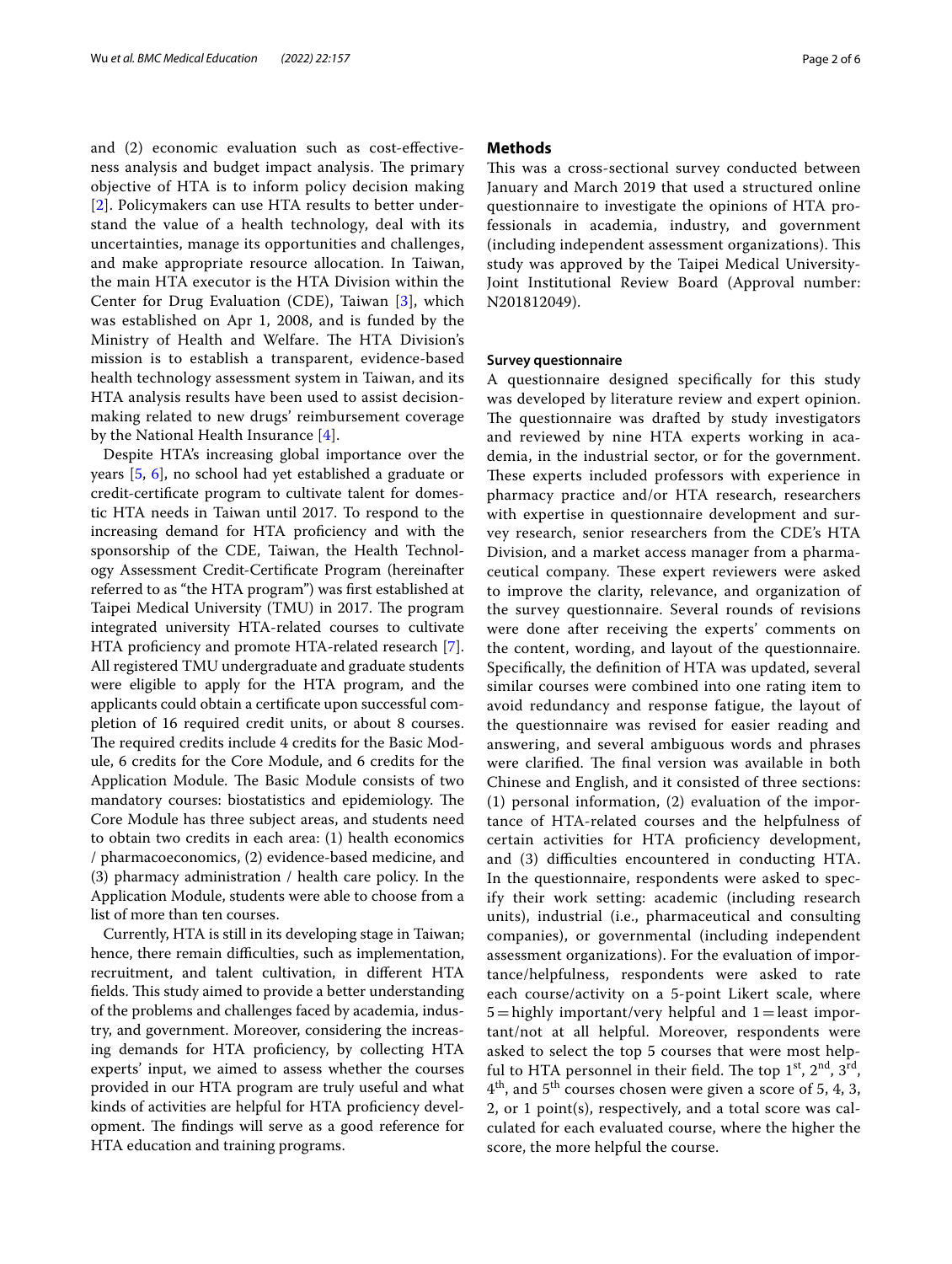## **Data collection**

The online version of the questionnaire was developed using SurveyCake, a premium online survey tool. Convenience sampling was used to survey domestic and overseas HTA experts from the industry, academic/research units, and government/independent assessment organizations. The names and emails of experts surveyed were obtained from the websites of HTA-related associations and conferences as well as the investigators' personal contacts. An invitation email with a survey link was sent to the experts in January 2019. To encourage participation, a reminder email was sent out twice after the frst email.

#### **Statistical analysis**

Survey responses were analyzed using SPSS 19.0. Descriptive statistics were used to summarize respondents' demographics. The ratings for the importance of each course and the helpfulness of each activity are presented by means and standard deviations. Frequencies and percentages were used to reveal the difficulties encountered by respondents in their own felds. In addition, the Kruskal–Wallis test was performed to examine diferences in the importance of the courses among experts in diferent felds. Statistical signifcance was set at *P*<0.05.

## **Results**

## **Respondent demographics**

One hundred and ffty-eight domestic and overseas HTA experts with a valid email address were selected for participation, and  $68$   $(43.0%)$  completed the survey. The characteristics of respondents are summarized in Table [1](#page-2-0). Among the respondents, 57.4% were female, 58.8% were from Taiwan, 54.4% had a PhD degree, and 44.1% were working in academia. In addition, the respondents' mean age was 43.2 years  $(SD=11.0)$ , and they had worked in HTA-related fields for a mean of 11.3 years  $(SD=9.9)$ .

## **HTA course assessment**

Table [2](#page-3-0) presents the assessment results of the importance of each course ofered in the HTA program. Overall, the course that was rated by all respondents as the most important was Pharmacoeconomics (mean  $\pm$  SD = 4.80  $\pm$  0.41), followed by Health Economics  $(4.68 \pm 0.68)$  and Epidemiology  $(4.50 \pm 0.74)$ . When the respondents were asked to select the top fve courses that were most helpful to HTA personnel in their feld, the total score showed that Pharmacoeconomics, Health Economics, and Epidemiology were ranked among the top four courses by those working in academia, industry, and government. Furthermore, Biostatistics and

## <span id="page-2-0"></span>**Table 1** Respondent characteristics

| <b>Variables</b>                      | Mean(SD)    |
|---------------------------------------|-------------|
| Age (years)                           | 43.2 (11.0) |
| Working in HTA-related fields (years) | 11.3(9.9)   |
| <b>Variables</b>                      | No. (%)     |
| Gender                                |             |
| Female                                | 39 (57.4%)  |
| Male                                  | 13 (42.6%)  |
| Education                             |             |
| College                               | $3(4.4\%)$  |
| Masters and equivalent                | 28 (41.2%)  |
| PhD and equivalent                    | 37 (54.4%)  |
| Specialized Fields                    |             |
| Industry                              | 15 (22.1%)  |
| Government                            | 23 (33.8%)  |
| Academia                              | 30 (44.1%)  |
| Country                               |             |
| Taiwan                                | 40 (58.8%)  |
| Others                                | 28 (41.2%)  |
|                                       |             |

Evidence-based Medicine were ranked  $3<sup>rd</sup>$  by academics and government workers, respectively, and Economic Evaluation of Health Care Policy was ranked  $2<sup>nd</sup>$  by those working in the industrial sector.

## **Helpfulness of training activities**

The assessment of the helpfulness of several types of training activities revealed that internships at institutions related to HTA are the most helpful (mean  $\pm$  SD = 4.26  $\pm$  0.80), followed by inviting domestic and overseas professionals to offer short-term training courses on HTA-related topics  $(4.18 \pm 0.90)$ . These two activities consistently had the highest rating scores among respondents from all three fields. The helpfulness of other training activities such as HTA student clubs/ associations and visiting HTA-related agencies received lower ratings.

#### **Difculties in HTA**

As shown in Table [3,](#page-3-1) more than half of the respondents  $(n=36, 52.9\%)$  considered "Lack of local data" to be a difficulty they have encountered. Other difficulties reported by more than two-fifths of the respondents included "Recruitment is not easy" (*n* = 32, 47.1%) and "Government values budget impact analysis more than cost-effectiveness analysis"  $(n=31, 45.6\%)$ . In addition, among domestic respondents, "Difficulties in connecting theories and practices" and "HTA research is not valued" were also perceived as difficulties by more than two-fifths of the respondents. The differences in proportions of respondents who reported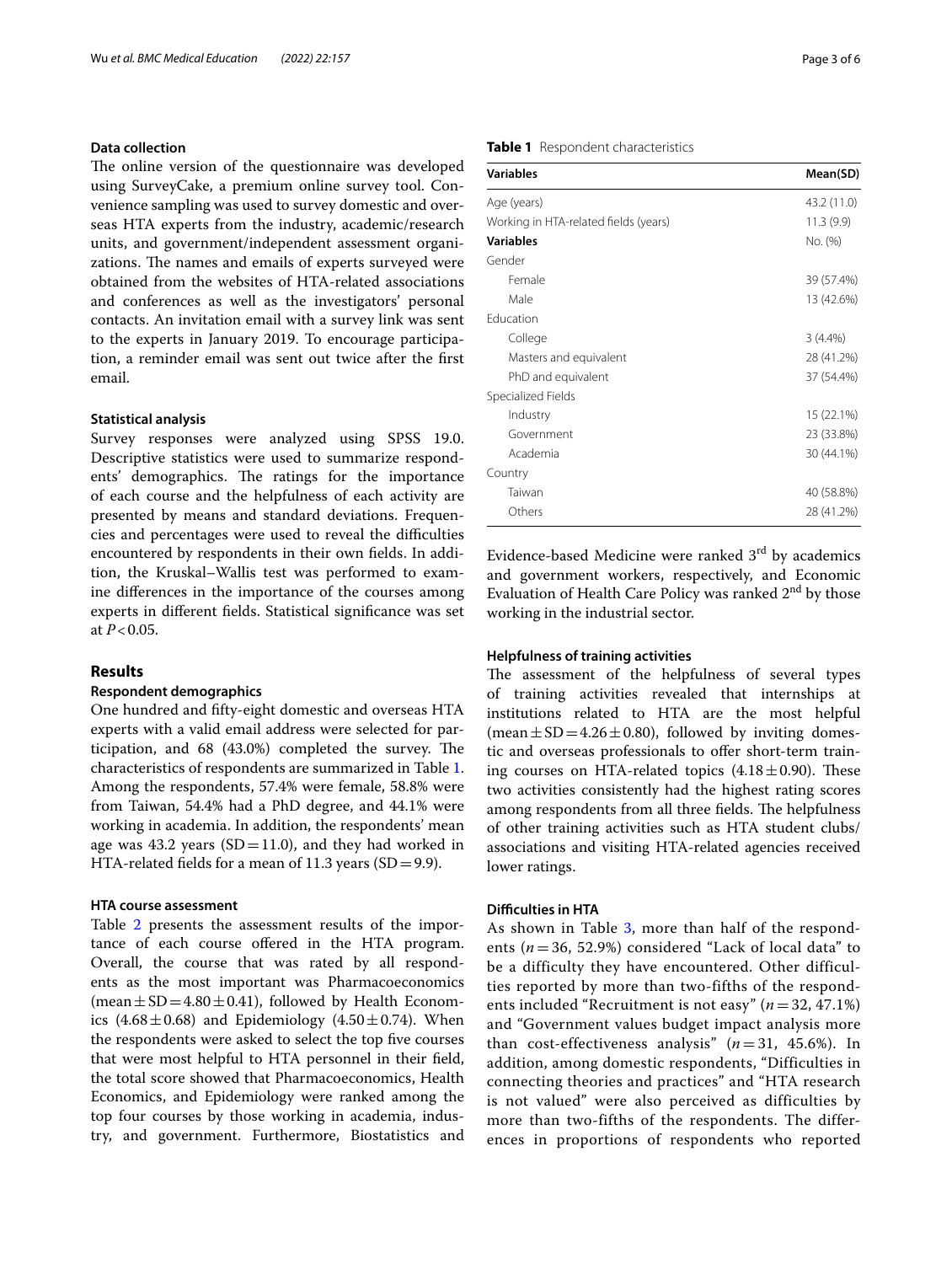## <span id="page-3-0"></span>**Table 2** The assessments of the importance of HTA courses

| Courses                                                                                                                | Mean | <b>SD</b> | Academia<br>$(n=30)$ | Government<br>$(n=23)$ | Industry<br>$(n=15)$ |
|------------------------------------------------------------------------------------------------------------------------|------|-----------|----------------------|------------------------|----------------------|
| Pharmacoeconomics & outcomes research / Cost-effectiveness analysis / Phar-<br>macy administration & pharmacoeconomics | 4.80 | 0.41      | 84                   | 64                     | 46                   |
| Health economics                                                                                                       | 4.68 | 0.68      | 71                   | 39                     | 31                   |
| Epidemiology                                                                                                           | 4.50 | 0.74      | 50                   | 45                     | 30                   |
| Health outcome research                                                                                                | 4.47 | 1.00      | 37                   | 18                     | 19                   |
| <b>Biostatistics</b>                                                                                                   | 4.44 | 0.67      | 56                   | 33                     | 6                    |
| Evidence-based medicine / Application of clinical evidence-based medicine                                              | 4.41 | 0.70      | 42                   | 42                     | 13                   |
| Economic evaluation of health care policy                                                                              | 4.34 | 0.70      | 32                   | 35                     | 44                   |
| Clinical evidence-based drug evaluation                                                                                | 4.26 | 0.80      | 7                    | 23                     | 9                    |
| Patient-reported outcomes measurement / Health indicators & measurement                                                |      | 0.87      | 16                   | 4                      |                      |
| Clinical trials                                                                                                        | 4.00 | 0.69      | 12                   | 15                     | 3                    |
| Academic writing                                                                                                       | 3.71 | 0.90      | 6                    | 8                      | $\mathfrak{D}$       |
| Drug information                                                                                                       | 3.69 | 0.87      | 7                    |                        | 3                    |
| Application of statistical software                                                                                    | 3.63 | 0.96      | 8                    | 3                      | 0                    |
| Pharmacy administration & law / Regulations of medicinal product registration                                          | 3.43 | 0.90      | 4                    | 4                      | 3                    |
| Concept of management                                                                                                  | 3.00 | 0.99      | 2                    | $\Omega$               | 4                    |
| Public relations & mass communication                                                                                  | 2.91 | 0.99      | $\Omega$             |                        | 5                    |

## <span id="page-3-1"></span>**Table 3** Difficulties encountered by respondents in conducting HTA

| <b>Difficulties encountered</b>                                                                 | All<br>respondents<br>$(n=68)$ | <b>Domestic</b><br>respondents<br>$(n=40)$ | <b>Overseas</b><br>respondents<br>$(n=28)$ |                           | Academia ( $n = 30$ ) Government ( $n = 23$ ) | Industry ( $n = 15$ ) |  |
|-------------------------------------------------------------------------------------------------|--------------------------------|--------------------------------------------|--------------------------------------------|---------------------------|-----------------------------------------------|-----------------------|--|
| Lack of local data                                                                              | 36 (52.9%)                     | 21 (52.5%)                                 | 15 (53.6%)                                 | 15 (50.0%)                | 18 (78.3%)                                    | $3(20.0\%)$           |  |
| Recruitment is not easy                                                                         | 32 (47.1%)                     | 17 (42.5%)                                 | 15 (53.6%)                                 | 16 (53.3%)<br>11 (47.8%)  |                                               | 5(33.3%)              |  |
| Government values budget<br>impact analysis more than cost-<br>effectiveness analysis           | 31 (45.6%)                     | 22 (55.0%)                                 | $9(32.1\%)$                                | 11 (36.7%)<br>$9(39.1\%)$ |                                               | 11 (73.3%)            |  |
| Difficulties in connecting theo-<br>ries with practices                                         | 23 (33.8%)                     | 18 (45.0%)                                 | 5 (17.9%)                                  | 10 (33.3%)                | 7 (30.4%)                                     | $6(40.0\%)$           |  |
| HTA research is not valued                                                                      | 20 (29.4%)                     | 16 (40.0%)                                 | 4 (14.3%)                                  | 8 (26.7%)                 | 6(26.1%)                                      | $6(40.0\%)$           |  |
| The views among industry,<br>academia and government are<br>significantly different             | 20 (29.4%)                     | 13 (32.5%)                                 | 7 (25.0%)                                  | 7(23.3%)                  | 8 (34.8%)                                     | 5(33.3%)              |  |
| Technical difficulties at the<br>implementation level                                           | 17 (25.0%)                     | 9(22.5%)                                   | 8 (28.6%)                                  | 7(23.3%)<br>$6(26.1\%)$   |                                               | 4(26.7%)              |  |
| Existing personnel transforma-<br>tion (e.g., transfer from other<br>areas to HTA) is difficult | 14 (20.6%)                     | 8 (20.0%)                                  | 6(21.4%)                                   | 5(16.7%)                  | $6(26.1\%)$                                   | $3(20.0\%)$           |  |
| The cost of training new recruits<br>is too high                                                | 12 (17.6%)                     | $6(15.0\%)$                                | 6(21.4%)                                   | 5(16.7%)                  | $6(26.1\%)$                                   | 1(6.7%)               |  |
| Other                                                                                           | 8 (11.8%)                      | $2(5.0\%)$                                 | 6(21.4%)                                   | 3 (10.0%)                 | 5(21.7%)                                      | $0(0.0\%)$            |  |

having difficulties with each assessed item among academia, government, and industry are presented in Table [3.](#page-3-1) In addition to those commonly reported difficulties, around one third of the respondents working for the government or for an industry also perceived "The views among industry, academia, and government are significantly different" as a difficulty they faced.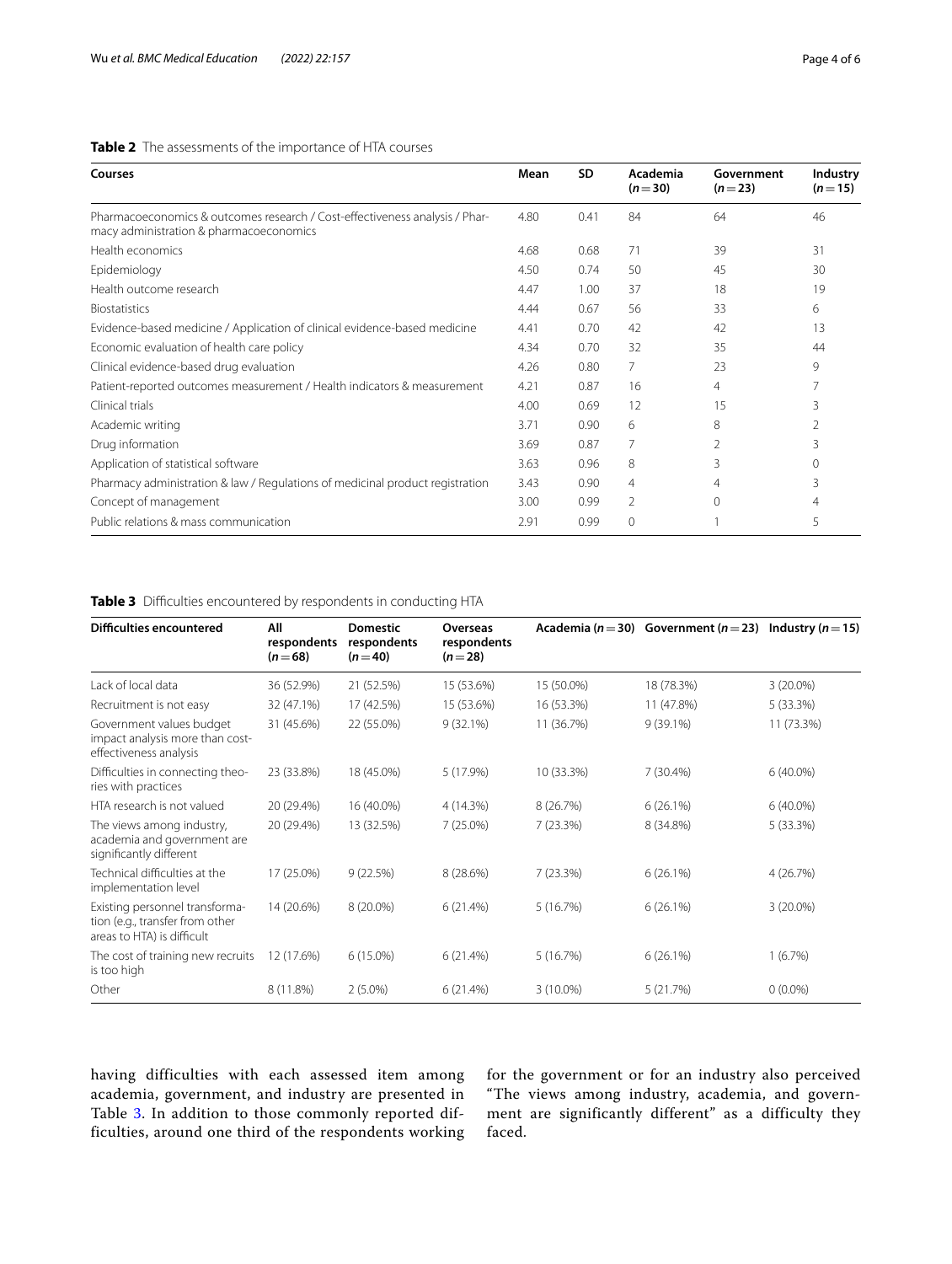## **Discussion**

Health technology assessment has become more and more important in many countries over the past few years [[8\]](#page-5-7), and demand for HTA professionals has increased in academia, governments, and industries. Until now, there has been little research on the cultivation of HTA talent in Taiwan or in Asia. We hope that the fndings of this study provide useful information for HTA trainers and educators.

One ultimate goal of training and education is to build up students' competencies as required by relevant jobs. We found that across academia, government, and industry positions, pharmacoeconomics and alike courses were perceived to be the most important and most helpful among all the courses assessed. Indeed, analytical methodologies and skills such as cost-efectiveness and budget impact analyses are essential for conducting HTAs [\[9](#page-5-8)]. Even so, HTA is a multidisciplinary process that involves various kinds of analyses and considers multiple aspects of implications (including ethical, legal, and social) [[10](#page-5-9)] in order to inform reimbursement or health policy decisions. As such, conducting an HTA or designing an HTA training program should also include the political and sociocultural views of health technology. Moreover, during the process of generating and using HTA evidence, future HTA workers will also require skills in manage-ment, coordination and communication [\[11](#page-5-10)].

The study findings and respondents' written feedback also suggest our TMU HTA program can be improved as follows: (1) incorporate courses that provide students with the knowledge and skills needed to conduct assessments (systematic reviews, meta-analyses, and large database analyses) and then write professional HTA reports; (2) include other elective modules that may also improve HTA competency, such as Health Care System and Policy, Survival Analysis, Bayesian thinking, Pharmacoepidemiology, and Healthcare Financing; (3) provide opportunities to broaden and deepen students' scope of HTA learning by incorporating experiences like internships at HTA-focused institutions.

As the importance and use of HTA are increasing, diferent organizations have attempted to discuss and delineate the competencies required by HTA professionals. For example, in 2014, the International Network of Agencies for Health Technology Assessment (INAHTA) convened a workshop on current experiences in capacity building in HTA. A few essential hard/scientifc skills (e.g., search and critical appraisal of literature, statistics, economic analysis) and soft skills (e.g., management, writing, interaction with team members, consensus building) were identifed by the workshop participants  $[12]$  $[12]$ . As a follow-up, Mueller and colleagues conducted four interlinked research activities (including handbook/toolkit reviews, workshops, and surveys via questionnaires) between 2016 and 2019 and identifed a list of competencies needed for HTA [[13](#page-5-12)]. Currently, HTA programs in educational institutions around the world are diversifed, and the consensus on core competencies is still being established among the stakeholders involved in HTA. We hope our experience with the TMU HTA program and the fndings of the present study contribute to the existing literature and also provide useful information for future HTA talent cultivation.

Given resource constraints, economic evaluations on whether to adopt a new health technology or discontinue an old one in the health care system have become an integral component of the resource allocation decision making process. Budget impact analysis (BIA) and cost-efectiveness analysis (CEA) are thus increasingly required by the authorities of health care sectors before reimbursement or formulary approval. Currently, in Taiwan, when applying for reimbursement by the national health insurance, manufacturers are required to provide budget impact analyses on new drugs and medical devices, but pharmacoeconomic evaluations are optional. However, in order to advance HTA in Taiwan, manufacturers get incentivized to conduct local pharmacoeconomic analyses to get up to a 10% price mark-up. While BIA assesses afordability, CEA estimates value for money. The resources needed to conduct a CEA and its level of complexity are certainly no less than, and are most likely greater than, those for a BIA. Nevertheless, as our results indicate, HTA experts, particularly those in the industrial sector, believe the government values BIA more than CEA, which is a difficulty, and probably a disappointment, they are facing.

Our survey found that a lack of local data is a major challenge for HTA, and this has also been observed in other countries, such as India and those in Latin America. Rosselli et al. reported that the limited availability of local data was a hurdle for conducting HTA in Latin America [\[14](#page-5-13)]. Indeed, most of their survey respondents acknowledged the crucial role of local data in HTA implementation and were willing to invest in local databases. Moreover, Downey et al. found that, in India, there was a signifcant lack of certain local data needed to conduct HTA, particularly data relating to cost, service use, and quality of life [[15\]](#page-5-14). As HTA is country-specifc, HTA proponents will have to overcome gaps in local data in each individual country. Governments should make a greater efort to encourage and assist academic and industrial institutions to generate local cost, epidemiological, and health utility data. Furthermore, both the standardization and transparency of data collection mechanisms need to be established.